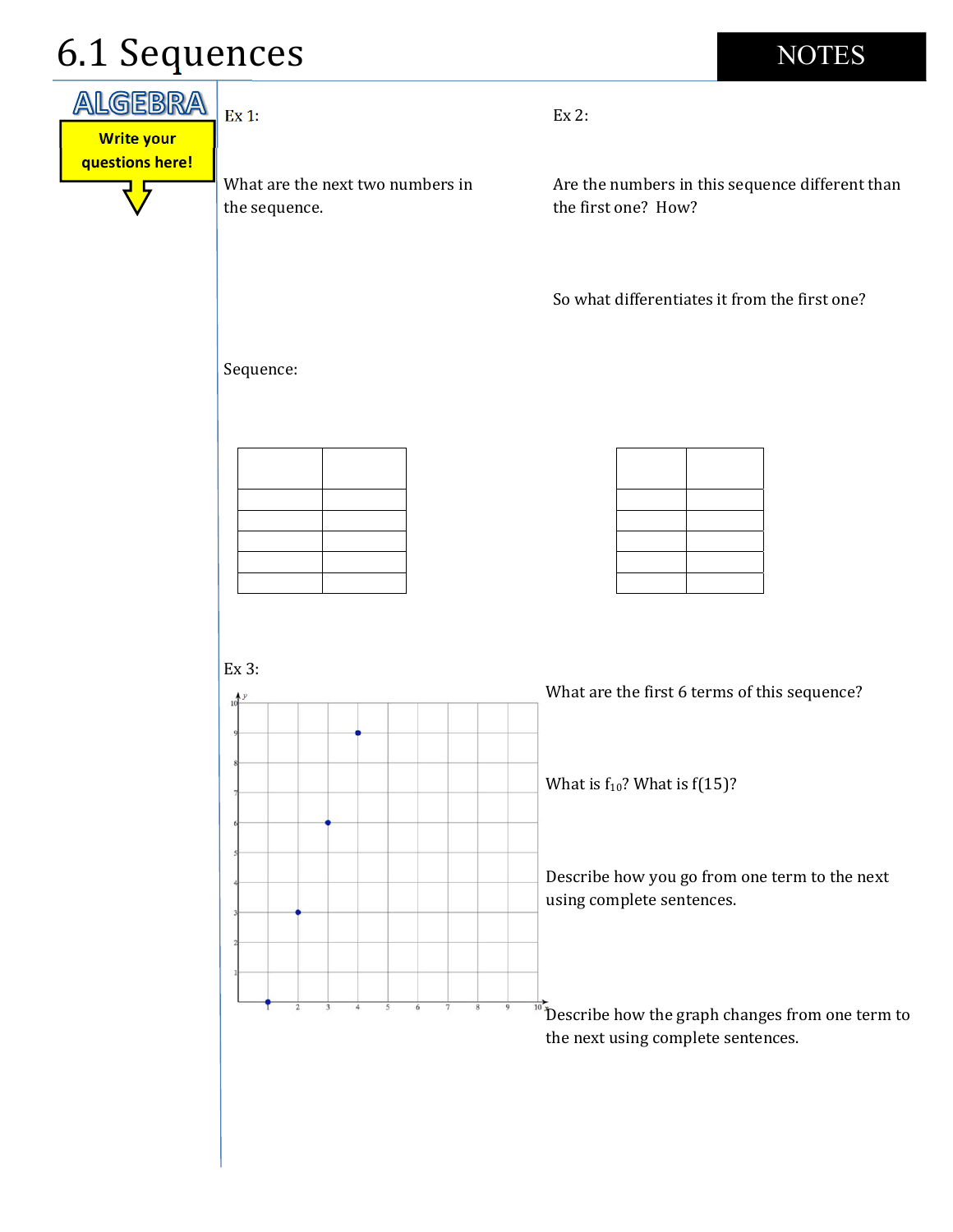

## **SUMMARY:**

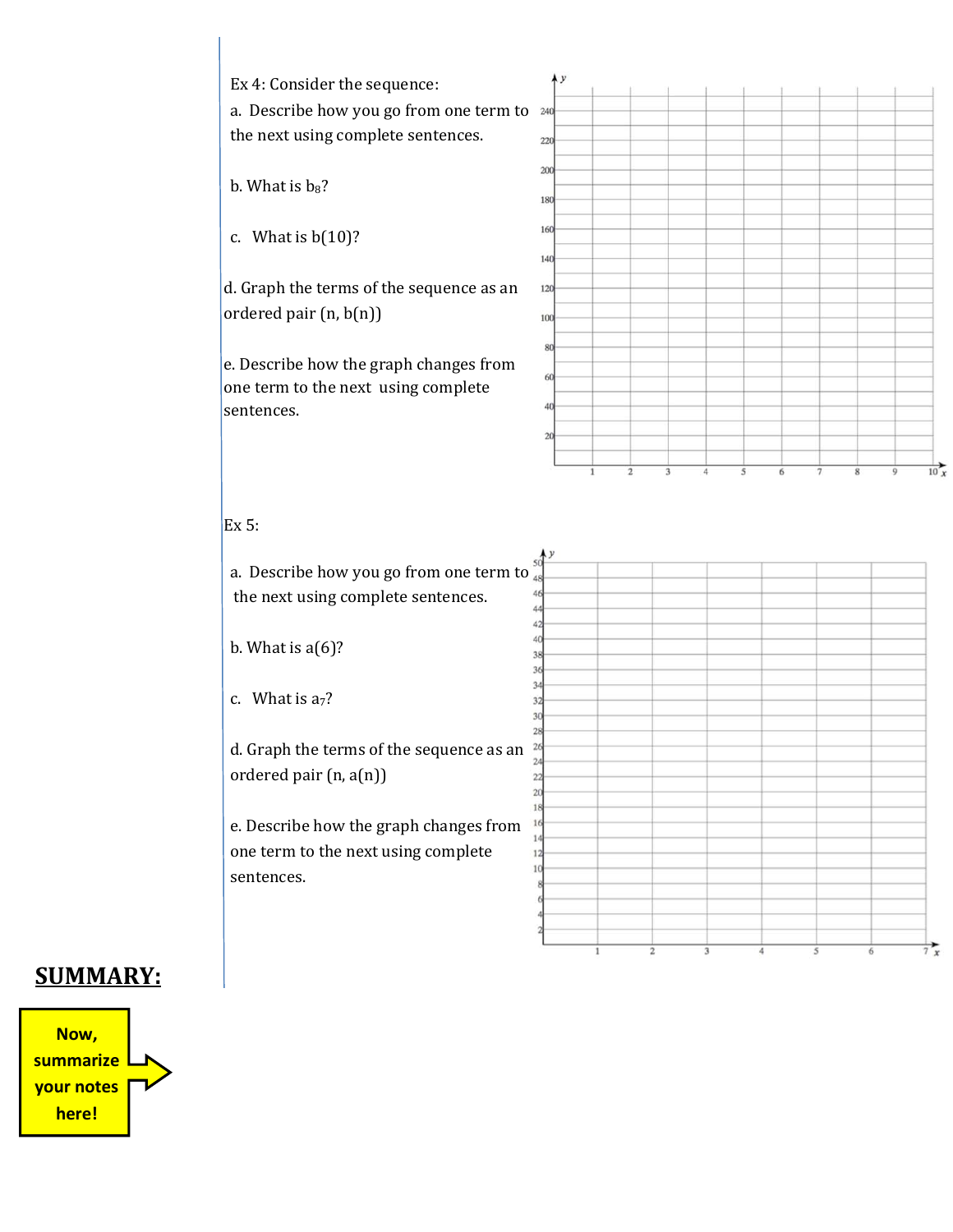## USE COMPLETE SENTENCES when writing descriptions!

|                                                                          | USE THE GRAPH BELOW TO ANSWER QUESTIONS #1 - 5. |                    |                                                         |  |  |  |
|--------------------------------------------------------------------------|-------------------------------------------------|--------------------|---------------------------------------------------------|--|--|--|
|                                                                          |                                                 |                    | 1) Write the first five terms of the sequence.          |  |  |  |
| Sully plotted the following sequence.                                    |                                                 |                    |                                                         |  |  |  |
| 30 <sup>4</sup>                                                          |                                                 |                    |                                                         |  |  |  |
| 28                                                                       |                                                 |                    |                                                         |  |  |  |
|                                                                          |                                                 |                    | 2) Describe how you go from one term of the sequence to |  |  |  |
| 26                                                                       |                                                 | the next.          |                                                         |  |  |  |
| 24                                                                       |                                                 |                    |                                                         |  |  |  |
| 22                                                                       |                                                 |                    |                                                         |  |  |  |
| 20                                                                       |                                                 |                    |                                                         |  |  |  |
| 18                                                                       |                                                 | 3) Find $S_7$ .    |                                                         |  |  |  |
|                                                                          |                                                 |                    |                                                         |  |  |  |
| 16                                                                       |                                                 |                    |                                                         |  |  |  |
| 14                                                                       |                                                 |                    |                                                         |  |  |  |
| 12                                                                       |                                                 |                    |                                                         |  |  |  |
| 10                                                                       |                                                 | 4) Find S(10)      |                                                         |  |  |  |
|                                                                          |                                                 |                    |                                                         |  |  |  |
| 8                                                                        |                                                 |                    |                                                         |  |  |  |
| 6                                                                        |                                                 |                    |                                                         |  |  |  |
| 4                                                                        |                                                 |                    | 5) Describe how the graph changes from one term to the  |  |  |  |
|                                                                          |                                                 | next.              |                                                         |  |  |  |
|                                                                          |                                                 |                    |                                                         |  |  |  |
| $\overline{2}$<br>5<br>3<br>6<br>$\overline{4}$<br>$\mathbf{1}$          | $\overline{7}$<br>8<br>9                        | 10 <sub>x</sub>    |                                                         |  |  |  |
|                                                                          |                                                 |                    |                                                         |  |  |  |
| USE THE FOLLOWING SEQUENCE FOR #6-10: Kelly's sequence: 26, 22, 18, 14,  |                                                 |                    |                                                         |  |  |  |
| 6) Describe how you go from one                                          | 7) Find                                         | 9) Graph the terms | 10) Describe how the graph changes from                 |  |  |  |
|                                                                          |                                                 |                    |                                                         |  |  |  |
| term of the sequence to the next.                                        | $K(12)$ .                                       | of the sequence as | one term to the next.                                   |  |  |  |
|                                                                          |                                                 | an ordered pair    |                                                         |  |  |  |
|                                                                          |                                                 | $(n, K(n))$ on the |                                                         |  |  |  |
|                                                                          |                                                 | graph ABOVE.       |                                                         |  |  |  |
|                                                                          | 8) Find $K_{15}$                                |                    |                                                         |  |  |  |
|                                                                          |                                                 |                    |                                                         |  |  |  |
|                                                                          |                                                 |                    |                                                         |  |  |  |
|                                                                          |                                                 |                    |                                                         |  |  |  |
|                                                                          |                                                 |                    |                                                         |  |  |  |
|                                                                          |                                                 |                    |                                                         |  |  |  |
| USE THE FOLLOWING SEQUENCE FOR #11-15: Brust's sequence: 20, 50, 80, 110 |                                                 |                    |                                                         |  |  |  |
| 11) Describe how you go from one                                         | 12) Find                                        | 14) Graph the      | 15) Describe how the graph changes from                 |  |  |  |
| term of the sequence to the next.                                        | $B(11)$ .                                       | terms of the       | one term to the next.                                   |  |  |  |
|                                                                          |                                                 | sequence as an     |                                                         |  |  |  |
|                                                                          |                                                 | ordered pair       |                                                         |  |  |  |
|                                                                          |                                                 | $(n, B(n))$ on the |                                                         |  |  |  |
|                                                                          | 13) Find $B_{15}$                               | graph ON THE       |                                                         |  |  |  |
|                                                                          |                                                 | <b>NEXT PAGE.</b>  |                                                         |  |  |  |
|                                                                          |                                                 |                    |                                                         |  |  |  |
|                                                                          |                                                 |                    |                                                         |  |  |  |
|                                                                          |                                                 |                    |                                                         |  |  |  |
|                                                                          |                                                 |                    |                                                         |  |  |  |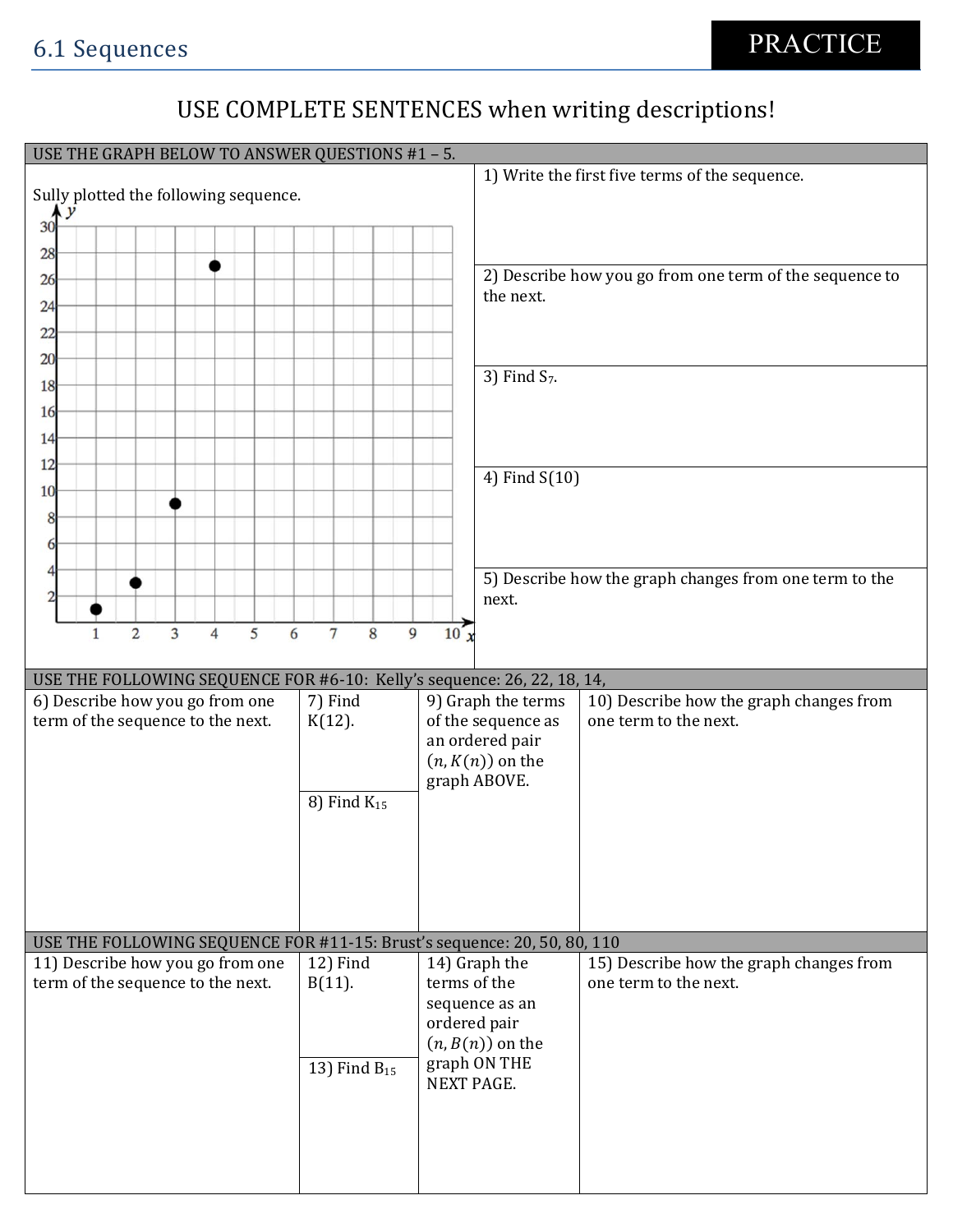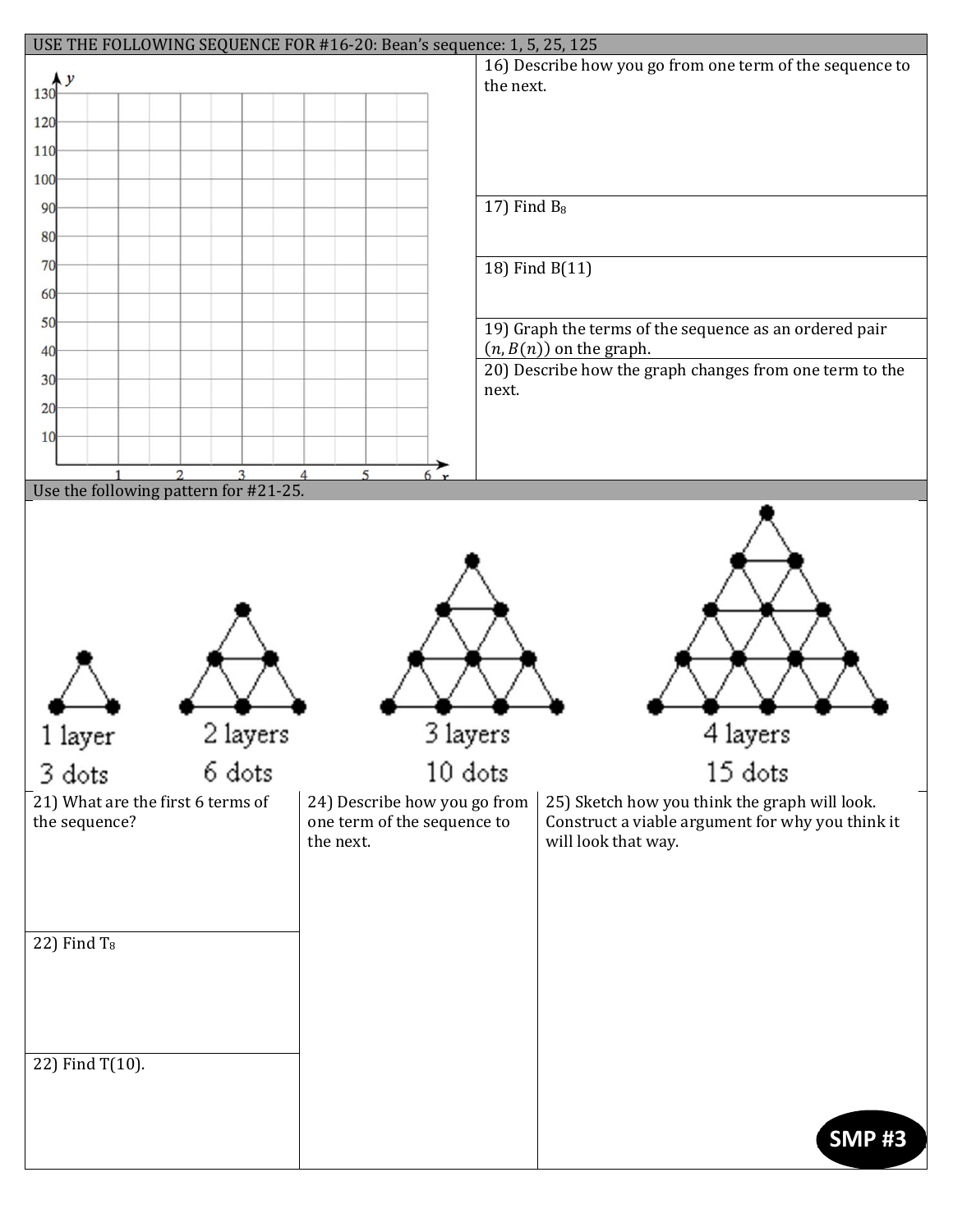| Directions: Solve the system.                       | Directions: Solve the equation. |
|-----------------------------------------------------|---------------------------------|
| $26\overline{\smash)3x - 4y = 5}$<br>$3x + 2y = -8$ | 27) $\frac{x-5}{10} = -2$       |
| Directions: Find x.                                 | Directions: Find the product.   |
| 28) 25, 55, $\mathbf{x}$ , 90, 10; The mean is 50.  | 29) $(x - 7)(2x + 4)$           |

## **6.1 Sequences**

**WRAP UP** 

| Use the sequence for the following: 2, 6, 18, 54 |                 |                                                                   |  |  |
|--------------------------------------------------|-----------------|-------------------------------------------------------------------|--|--|
| 1) Find $F_{10}$                                 | 2) Find $F(15)$ | 3) Describe how you go from one term of the sequence to the next. |  |  |
|                                                  |                 |                                                                   |  |  |
|                                                  |                 |                                                                   |  |  |
|                                                  |                 |                                                                   |  |  |
|                                                  |                 |                                                                   |  |  |
|                                                  |                 |                                                                   |  |  |
|                                                  |                 |                                                                   |  |  |
|                                                  |                 |                                                                   |  |  |
|                                                  |                 |                                                                   |  |  |
|                                                  |                 |                                                                   |  |  |

4) A TWENTY-EURO bill is approximately 13 cm long and 7 cm wide.

a) Find the area of one twenty-euro bill.

b) If the twenty-euro bill were folded completely in half, what would the area of the new rectangle formed be?

c) Find the first four terms of the sequence if you continued folding the bill in half each time.

d) Describe how you go from one term of the sequence to the next.